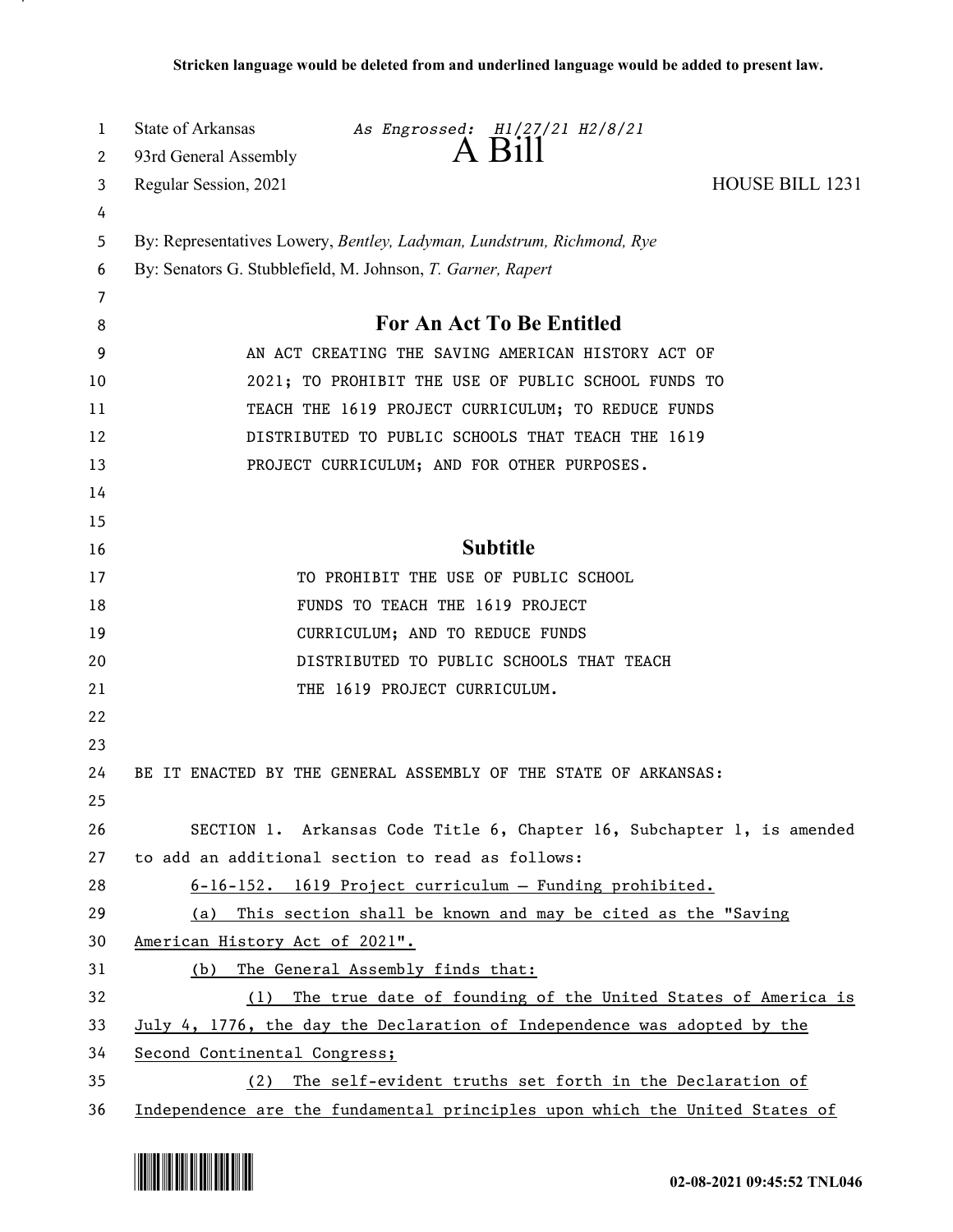| 1  | America was founded;                                                         |  |  |  |
|----|------------------------------------------------------------------------------|--|--|--|
| 2  | An activist movement is now gaining momentum to deny or<br>(3)               |  |  |  |
| 3  | obfuscate this history by claiming that the United States of America was not |  |  |  |
| 4  | founded on the ideals of the Declaration of Independence, but rather on      |  |  |  |
| 5  | slavery and oppression;                                                      |  |  |  |
| 6  | This distortion of the history of the United States of<br>(4)                |  |  |  |
| 7  | America is being taught to students in public school classrooms via the New  |  |  |  |
| 8  | York Times' "1619 Project", which claims that "nearly everything that has    |  |  |  |
| 9  | truly made America exceptional" grew "out of slavery";                       |  |  |  |
| 10 | (5)<br>The 1619 Project is a racially divisive and revisionist               |  |  |  |
| 11 | account of history that threatens the integrity of the Union by denying the  |  |  |  |
| 12 | true principles on which it was founded; and                                 |  |  |  |
| 13 | The State of Arkansas has a strong interest in promoting an<br>(6)           |  |  |  |
| 14 | accurate account of the history of the United States of America in public    |  |  |  |
| 15 | schools and forming young people into knowledgeable and patriotic citizens.  |  |  |  |
| 16 | (c) As used in this section, "public school" means:                          |  |  |  |
| 17 | (1) A public school;                                                         |  |  |  |
| 18 | (2) A public school district; and                                            |  |  |  |
| 19 | An open-enrollment public charter school.<br>(3)                             |  |  |  |
| 20 | State funding received by a public school shall not be used by a<br>(d)      |  |  |  |
| 21 | public school to:                                                            |  |  |  |
| 22 | Teach the 1619 Project curriculum in a public school; or<br>(1)              |  |  |  |
| 23 | Facilitate the teaching of the 1619 Project curriculum in a<br>(2)           |  |  |  |
| 24 | public school.                                                               |  |  |  |
| 25 | (e) A public school that teaches the 1619 Project curriculum shall:          |  |  |  |
| 26 | $(1)(A)$ Have its state funding reduced in an amount equal to the            |  |  |  |
| 27 | cost associated with teaching the 1619 Project curriculum, which shall       |  |  |  |
| 28 | include without limitation planning and teaching time.                       |  |  |  |
| 29 | However, state funding for the following shall not be<br>(B)                 |  |  |  |
| 30 | reduced based on a public school teaching the 1619 Project curriculum:       |  |  |  |
| 31 | Programs for low-income public school students;<br>(i)                       |  |  |  |
| 32 | and                                                                          |  |  |  |
| 33 | Programs for students with disabilities; and<br>(ii)                         |  |  |  |
| 34 | Not receive Enhanced Student Achievement Funding under § 6-<br>(2)           |  |  |  |
| 35 | 20-2305(b)(4) for purposes of professional development.                      |  |  |  |
| 36 | $(f)(1)$ The Division of Elementary and Secondary Education and Division     |  |  |  |

02-08-2021 09:45:52 TNL046